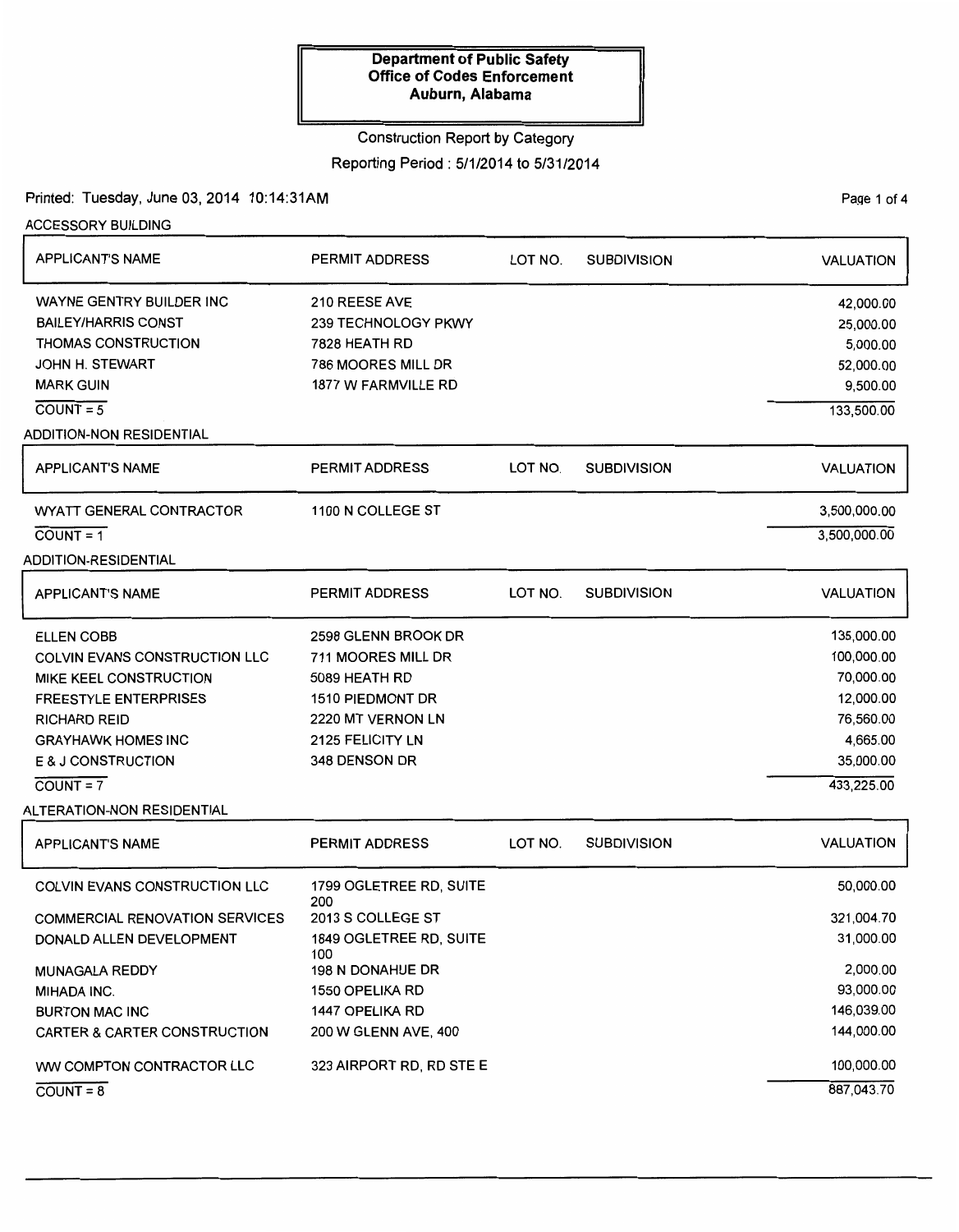### Construction Report by Category

# Reporting Period: 5/1/2014 to 5/31/2014

### Printed: Tuesday, June 03, 2014 10:14:31AM

ALTERATION-RESIDENTIAL

| <b>APPLICANT'S NAME</b>        | <b>PERMIT ADDRESS</b>    | LOT NO. | <b>SUBDIVISION</b> | <b>VALUATION</b> |
|--------------------------------|--------------------------|---------|--------------------|------------------|
| <b>MARC MACINTIRE</b>          | 1324 OWENS RD            |         |                    | 20,000.00        |
| AKT CONSTRUCTION COMPANY       | 575 MOORES MILL RD       |         |                    | 20,000.00        |
| DONALD ALLEN DEVELOPMENT       | 402 W MAGNOLIA AVE       |         |                    | 429,000.00       |
| <b>LYNN CONSTRUCTION</b>       | 1319 LOFTIN DR           |         |                    | 1,000.00         |
| WINDOW WORLD OF MONTGOMERY     | <b>149 PLANTATION RD</b> |         |                    | 6,782.00         |
| <b>RANDY SMITH</b>             | 551 CARLISLE DR          |         |                    | 12,000.00        |
| $COUNT = 6$                    |                          |         |                    | 488,782.00       |
| AMUSEMENT/SOCIAL/RECREATIONAL  |                          |         |                    |                  |
| <b>APPLICANT'S NAME</b>        | PERMIT ADDRESS           | LOT NO. | <b>SUBDIVISION</b> | <b>VALUATION</b> |
| <b>CLASSIC CITY POOLS</b>      | 319 BRAGG AVE            |         |                    | 150,000.00       |
| $COUNT = 1$                    |                          |         |                    | 150,000.00       |
| OTHER NON-HOUSEKEEPING SHELTER |                          |         |                    |                  |
| <b>APPLICANT'S NAME</b>        | <b>PERMIT ADDRESS</b>    | LOT NO. | <b>SUBDIVISION</b> | <b>VALUATION</b> |
| BECK BRADHAM INC.              | 1672 S COLLEGE ST        |         |                    | 400,000.00       |
| $COUNT = 1$                    |                          |         |                    | 400,000.00       |
| ROOFING-RESIDENTIAL            |                          |         |                    |                  |
| <b>APPLICANT'S NAME</b>        | <b>PERMIT ADDRESS</b>    | LOT NO. | <b>SUBDIVISION</b> | <b>VALUATION</b> |
| TRIPLE B CONSTRUCTION          | 413 GREEN ST             |         |                    | 4,850.00         |
| PAUL HOLLOWAY ROOFING          | 1987 OVERLOOK CT.        |         |                    | 4,000.00         |
| CALDWELL CONTRACTING LLC       | 303 BIBB AVE             |         |                    | 7,480.00         |
| <b>TRIPLE B CONSTRUCTION</b>   | 607 FORESTDALE DR        |         |                    | 5,755.00         |
| <b>WAYNE'S ROOFING</b>         | 822 ANNALUE DR           |         |                    | 3,200.00         |
| $COUNT = 5$                    |                          |         |                    | 25,285.00        |

PaQe 2 of 4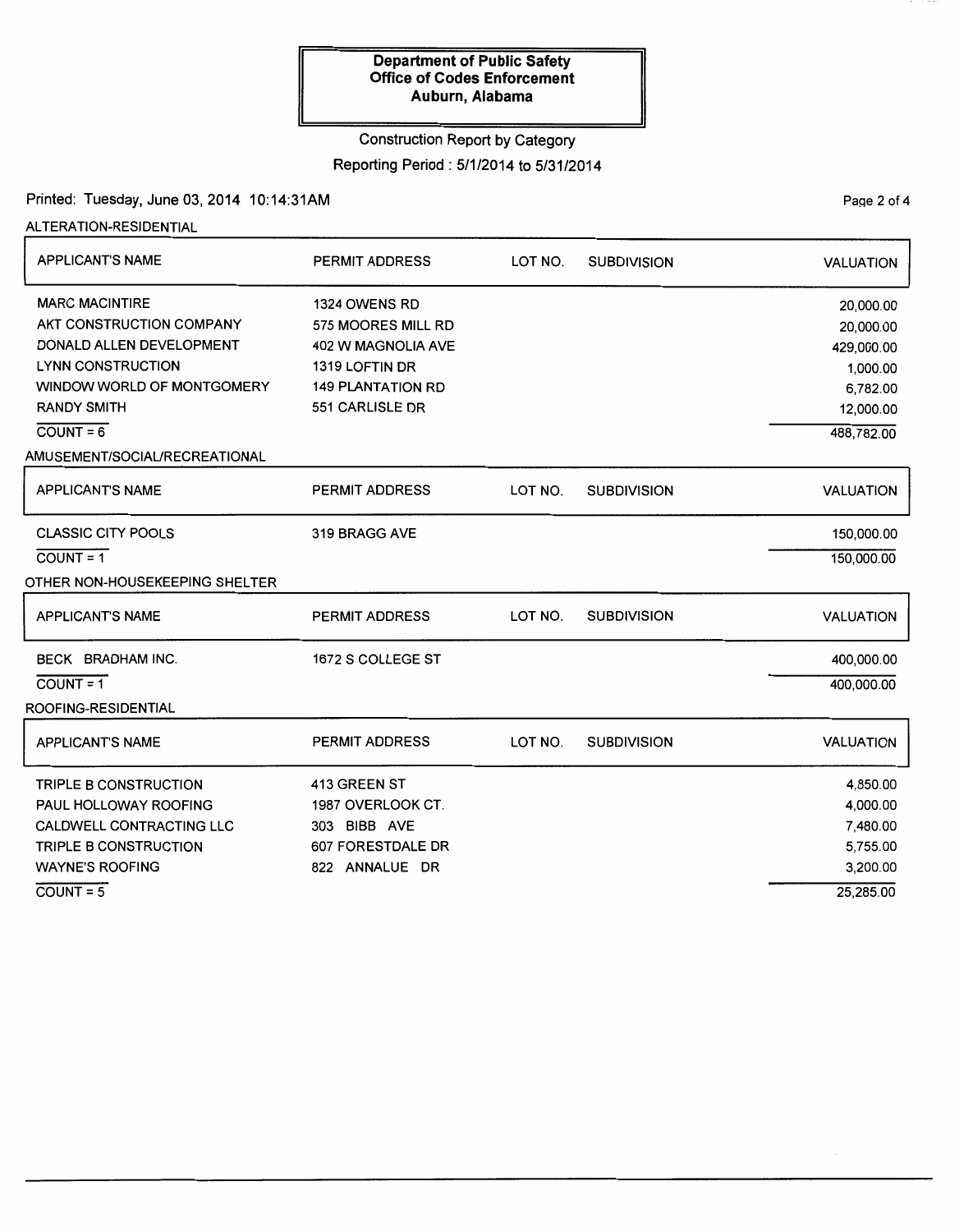# Construction Report by Category Reporting Period : 5/1/2014 to 5/31/2014

### Printed: Tuesday, June 03, 2014 10:14:31AM

### SINGLE FAMILY HOUSE-DETACHED

| <b>APPLICANT'S NAME</b>            | <b>PERMIT ADDRESS</b>      | LOT NO. | <b>SUBDIVISION</b>           | <b>VALUATION</b> |
|------------------------------------|----------------------------|---------|------------------------------|------------------|
| <b>GEORDAN COMMUNITIES</b>         | 303 FLAGSTONE PL           | 80      | <b>STONEWOOD FARMS</b>       | 284,342.60       |
| HAYLEY-FREEMAN CONST CO            | 2693 CANAL CT              | 125     | <b>TUSCANY HILLS</b>         | 159,315.14       |
| P AND T PROPERTIES LLC             | 1423 FALLS CREST DR        | 108     | YARBROUGH FARMS              | 470,410.68       |
| <b>GEORDAN COMMUNITIES</b>         | 307 FLAGSTONE PL           | 79      | <b>STONEWOOD FARMS</b>       | 305,724.73       |
| <b>HOLLAND HOMES INC.</b>          | 1533 REYNOLDS DR           | 35      | <b>STONE CREEK</b>           | 232,459.33       |
| <b>GEORDAN COMMUNITIES</b>         | 2305 TUSCANY PL            | 3       | <b>TIVOLI</b>                | 267,959.27       |
| <b>WILLIAM ANSICK</b>              | 1234 HICKORY LN            | 2       | <b>FELTON</b>                | 218,943.26       |
| <b>TOLAND PROPERTIES INC</b>       | 285 BENTLEY CT             | 97      | <b>WHITE OAKS</b>            | 402,992.28       |
| <b>STONE MARTIN BUILDERS</b>       | 2418 DEER RUN CT           | 158     | <b>LUNDY CHASE</b>           | 171,038.79       |
| DILWORTH DEVELOPMENT               | 804 OAKDALE DR             | 25      | <b>TUTTON HILL</b>           | 282,181.26       |
| DILWORTH DEVELOPMENT               | 279 CHEWACLA DR            | 8       | PINEVIEW SUBDIVISION         | 267,716.09       |
| <b>GEORDAN COMMUNITIES</b>         | 2328 TUSCANY PL            | 18      | <b>TIVOLI</b>                | 267,969.09       |
| <b>GENE MCBRIDE</b>                | 2157 LESTER CT             | 156     | <b>EAST LAKE SUBDIVISION</b> | 348,872.71       |
| <b>HOLLAND HOMES INC.</b>          | <b>1456 TURN LAKE DR</b>   | 7       | YARBROUGH FARMS              | 369,705.22       |
| <b>STONE MARTIN BUILDERS</b>       | 2496 WATERSTONE CIR        | 86      | <b>LUNDY CHASE</b>           | 198,461.31       |
| <b>STONE MARTIN BUILDERS</b>       | <b>2488 WATERSTONE CIR</b> | 85      | <b>LUNDY CHASE</b>           | 193,153.79       |
| <b>MICHAEL KEEL</b>                | 4950 HEATH RD              | 8       | <b>WATER OAK RIDGE</b>       | 289,586.29       |
| <b>CLEARWATER HOMES LLC</b>        | 4157 CREEKVIEW CT          | 28      | <b>PARKERSON MILL</b>        | 321,979.90       |
| <b>GRAYHAWK HOMES INC</b>          | 2133 FELICITY LN           | 20      | <b>DONAHUE RIDGE</b>         | 281,580.05       |
| <b>GRAYHAWK HOMES INC</b>          | 2150 FELICITY LN           | 24      | <b>DONAHUE RIDGE</b>         | 242,572.31       |
| EDGAR HUGHSTON BUILDER INC.        | 416 FRONTIER CIR           | 233     | <b>SOLAMERE</b>              | 258,598.31       |
| EDGAR HUGHSTON BUILDER INC.        | 349 LIGHTNESS DR           | 126     | <b>SOLAMERE</b>              | 258,598.31       |
| EDGAR HUGHSTON BUILDER INC.        | 353 LIGHTNESS DR           | 125     | <b>SOLAMERE</b>              | 280,100.30       |
| <b>EDGAR HUGHSTON BUILDER INC.</b> | 420 FRONTIER CIR           | 234     | <b>SOLAMERE</b>              | 308,964.61       |
| <b>EDGAR HUGHSTON BUILDER INC.</b> | <b>412 FRONTIER CIR</b>    | 232     | <b>SOLAMERE</b>              | 298, 133.75      |
| <b>EDGAR HUGHSTON BUILDER INC.</b> | 343 LIGHTNESS DR           | 127     | <b>SOLAMERE</b>              | 246,235.79       |
| DILWORTH DEVELOPMENT               | 1608 WOODLEY CIR           | 13      | <b>MILLWOOD</b>              | 296,742.12       |
| <b>STONE MARTIN BUILDERS</b>       | 2439 DEER RUN CT           | 168     | <b>LUNDY CHASE</b>           | 203,506.71       |
| MIKE KEEL CONSTRUCTION             | 5036 HEATH RD              | 1       | <b>WATER OAK</b>             | 269,360.61       |
| <b>STONE MARTIN BUILDERS</b>       | 672 SUDELEY CT             | 99      | <b>COTSWOLDS</b>             | 247,846.65       |
| <b>JOHN MANASCO</b>                | 565 HEYWOOD ST             | 42      | <b>COTSWOLDS</b>             | 377,899.79       |
| DILWORTH DEVELOPMENT               | <b>1538 MARIE LOOP</b>     | 51      | <b>EAST LAKE SUBDIVISION</b> | 390,314.80       |
| <b>GRAYHAWK HOMES INC</b>          | 2141 FELICITY LN           | 22      | DONAHUE RIDGE                | 254,257.66       |
| <b>EASTBROOK HOMES</b>             | 2137 CONSERVATION DR       | 79      | <b>PRESERVE</b>              | 354,983.96       |
| DILWORTH DEVELOPMENT               | 1611 MARIE LOOP            | 43      | <b>EAST LAKE SUBDIVISION</b> | 337,874.52       |
| DILWORTH DEVELOPMENT               | 1649 ALYSA CT              | 25      | <b>EAST LAKE SUBDIVISION</b> | 317,884.96       |
| <b>STONE MARTIN BUILDERS</b>       | 665 BANBURY ST             | 77      | <b>COTSWOLDS</b>             | 325,902.59       |
| <b>GRAYHAWK HOMES INC</b>          | 2144 FELICITY LN           | 25      | <b>DONAHUE RIDGE</b>         | 242,572.31       |
| DILWORTH DEVELOPMENT               | 1267 FALLS CREST PL        | 65      | YARBROUGH FARMS PAHSE 3      | 596,389.23       |
| <b>HOMESTEAD RESIDENTIAL</b>       | 988 PEMBROKE PL            | 76A     | <b>ROSEMARY GATE</b>         | 249,835.66       |
| $COUNT = 40$                       |                            |         |                              | 11,692,966.74    |

Page 3 of 4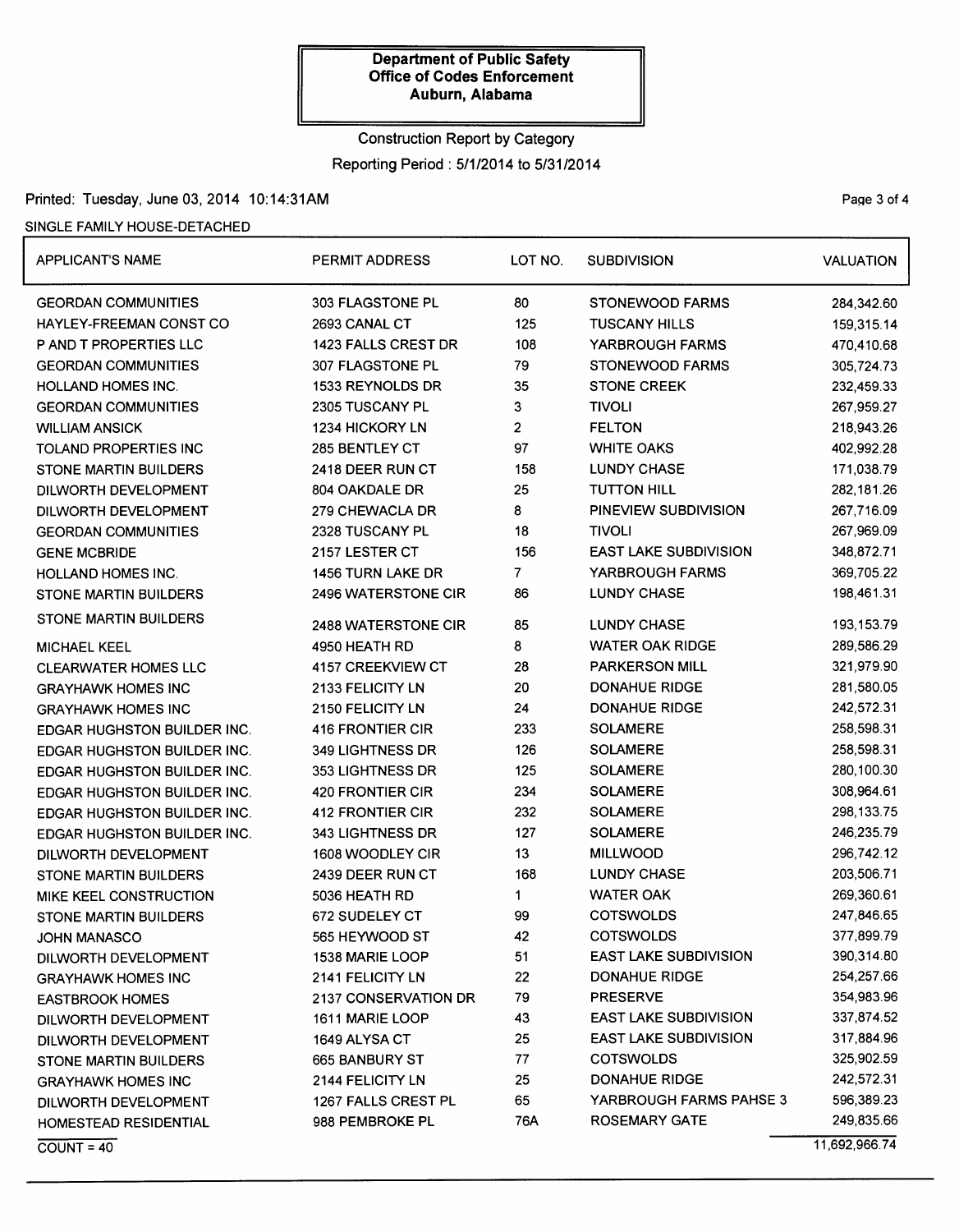Construction Report by Category

Reporting Period : 5/1/2014 to 5/31/2014

Printed: Tuesday, June 03, 2014 10:14:31AM

STORE/CUSTOMER SERVICE

| <b>APPLICANT'S NAME</b>       | <b>PERMIT ADDRESS</b> | <b>SUBDIVISION</b><br>LOT NO. | <b>VALUATION</b>         |
|-------------------------------|-----------------------|-------------------------------|--------------------------|
| E MARSHALL LTD<br>$COUNT = 1$ | 819 E GLENN AVE       |                               | 525,000.00<br>525,000.00 |
|                               |                       |                               |                          |

TOTAL COUNT= 75

TOTAL VALUATION=

18,235,802.44

and Pueb

PaQe 4 of 4